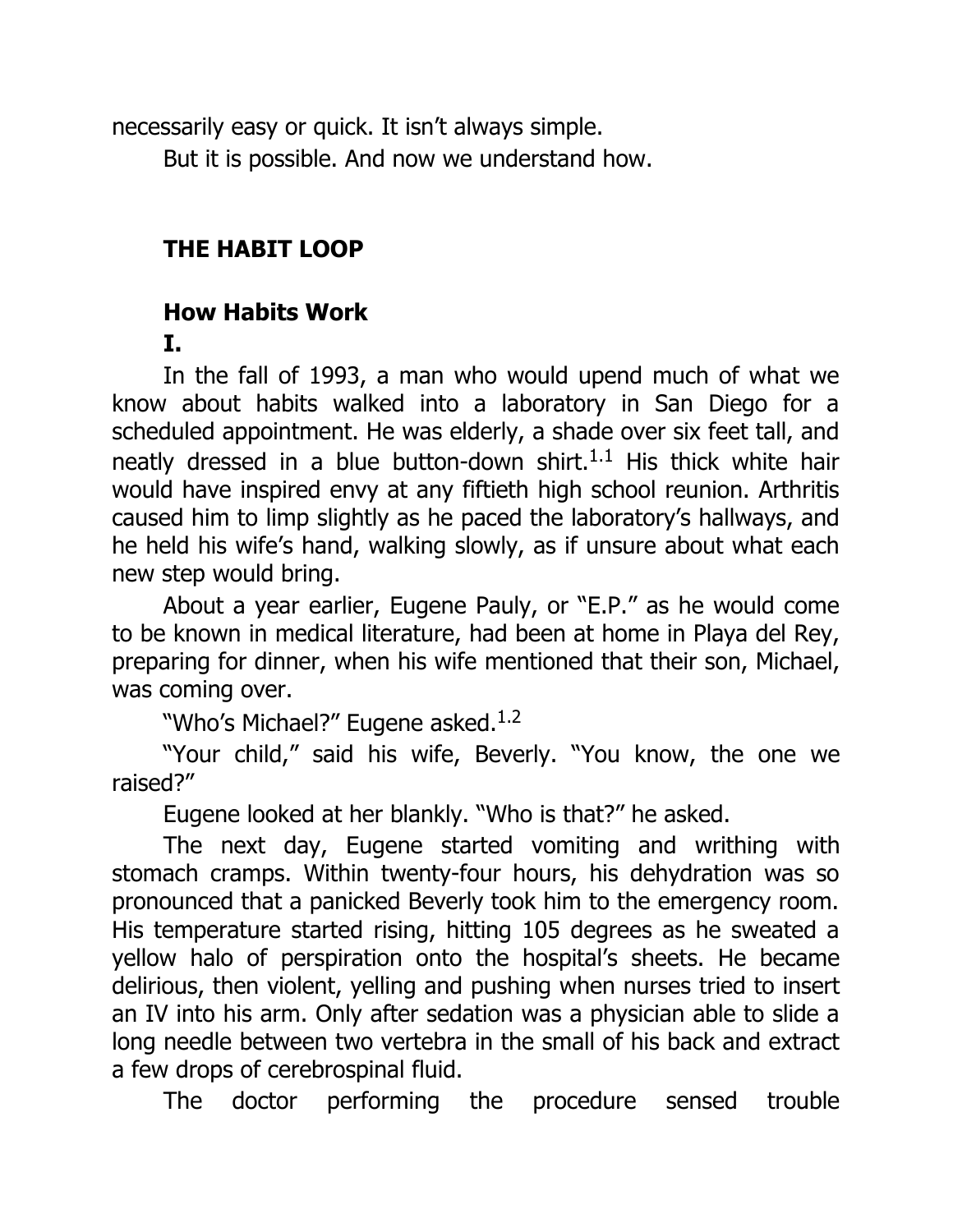immediately. The fluid surrounding the brain and spinal nerves is a barrier against infection and injury. In healthy individuals, it is clear and quick flowing, moving with an almost silky rush through a needle. The sample from Eugene's spine was cloudy and dripped out sluggishly, as if filled with microscopic grit. $^{1.3}$  When the results came back from the laboratory, Eugene's physicians learned why he was ill: He was suffering from viral encephalitis, a disease caused by a relatively harmless virus that produces cold sores, fever blisters, and mild infections on the skin. In rare cases, however, the virus can make its way into the brain, inflicting catastrophic damage as it chews through the delicate folds of tissue where our thoughts, dreams—and according to some, souls—reside.

Eugene's doctors told Beverly there was nothing they could do to counter the damage already done, but a large dose of antiviral drugs might prevent it from spreading. Eugene slipped into a coma and for ten days was close to death. Gradually, as the drugs fought the disease, his fever receded and the virus disappeared. When he finally awoke, he was weak and disoriented and couldn't swallow properly. He couldn't form sentences and would sometimes gasp, as if he had momentarily forgotten how to breathe. But he was alive.

Eventually, Eugene was well enough for a battery of tests. The doctors were amazed to find that his body—including his nervous system—appeared largely unscathed. He could move his limbs and was responsive to noise and light. Scans of his head, though, revealed ominous shadows near the center of his brain. The virus had destroyed an oval of tissue close to where his cranium and spinal column met. "He might not be the person you remember," one doctor warned Beverly. "You need to be ready if your husband is gone."

Eugene was moved to a different wing of the hospital. Within a week, he was swallowing easily. Another week, and he started talking normally, asking for Jell-O and salt, flipping through television channels and complaining about boring soap operas. By the time he was discharged to a rehabilitation center five weeks later, Eugene was walking down hallways and offering nurses unsolicited advice about their weekend plans.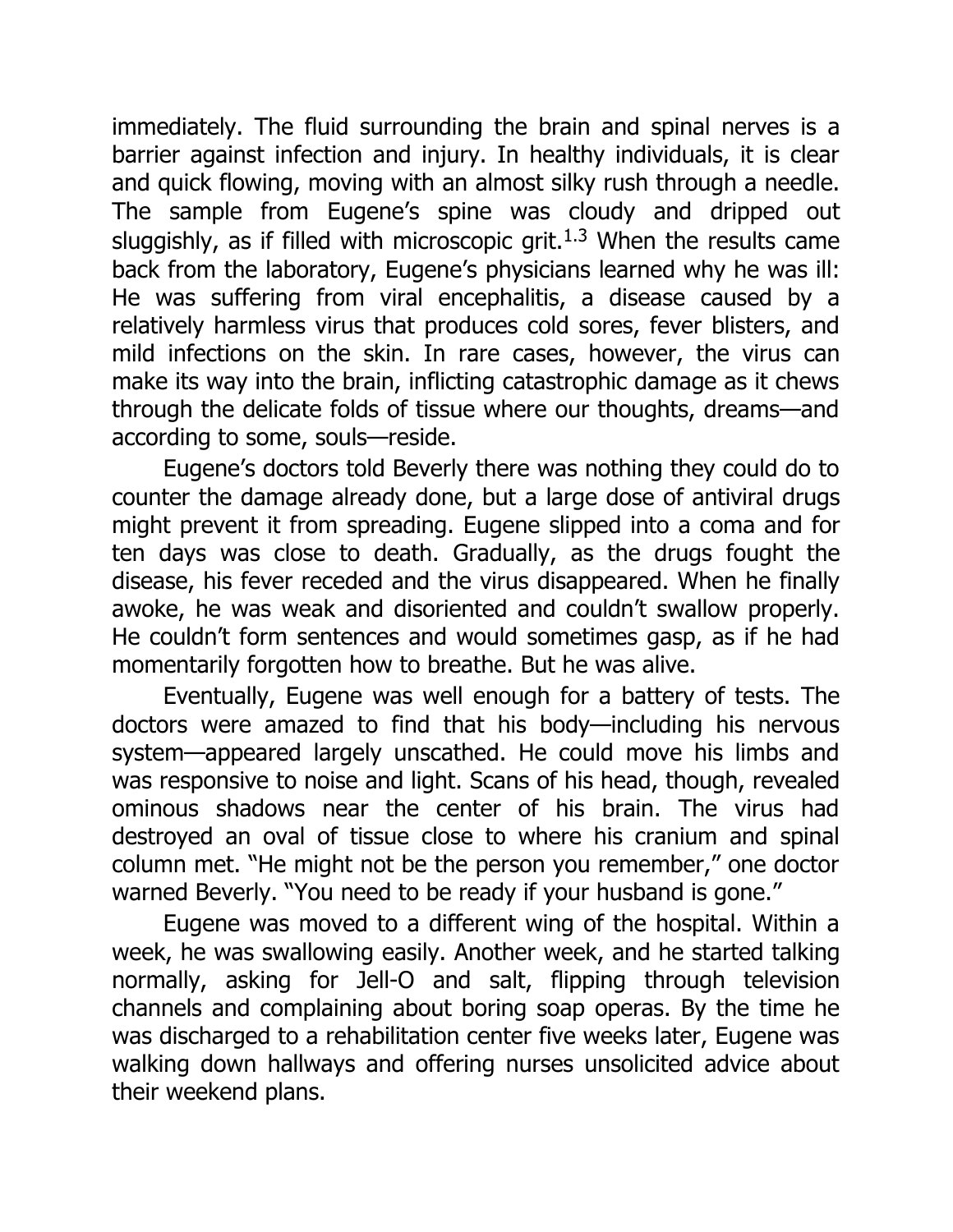"I don't think I've ever seen anyone come back like this," a doctor told Beverly. "I don't want to raise your hopes, but this is amazing."

Beverly, however, remained concerned. In the rehab hospital it became clear that the disease had changed her husband in unsettling ways. Eugene couldn't remember which day of the week it was, for instance, or the names of his doctors and nurses, no matter how many times they introduced themselves. "Why do they keep asking me all these questions?" he asked Beverly one day after a physician left his room. When he finally returned home, things got even stranger. Eugene didn't seem to remember their friends. He had trouble following conversations. Some mornings, he would get out of bed, walk into the kitchen, cook himself bacon and eggs, then climb back under the covers and turn on the radio. Forty minutes later, he would do the same thing: get up, cook bacon and eggs, climb back into bed, and fiddle with the radio. Then he would do it again.

Alarmed, Beverly reached out to specialists, including a researcher at the University of California, San Diego, who specialized in memory loss. Which is how, on a sunny fall day, Beverly and Eugene found themselves in a nondescript building on the university's campus, holding hands as they walked slowly down a hallway. They were shown into a small exam room. Eugene began chatting with a young woman who was using a computer.

"Having been in electronics over the years, I'm amazed at all this," he said, gesturing at the machine she was typing on. "When I was younger, that thing would have been in a couple of six-foot racks and taken up this whole room."

The woman continued pecking at the keyboard. Eugene chuckled.

"That is incredible," he said. "All those printed circuits and diodes and triodes. When I was in electronics, there would have been a couple of six-foot racks holding that thing."

A scientist entered the room and introduced himself. He asked Eugene how old he was.

"Oh, let's see, fifty-nine or sixty?" Eugene replied. He was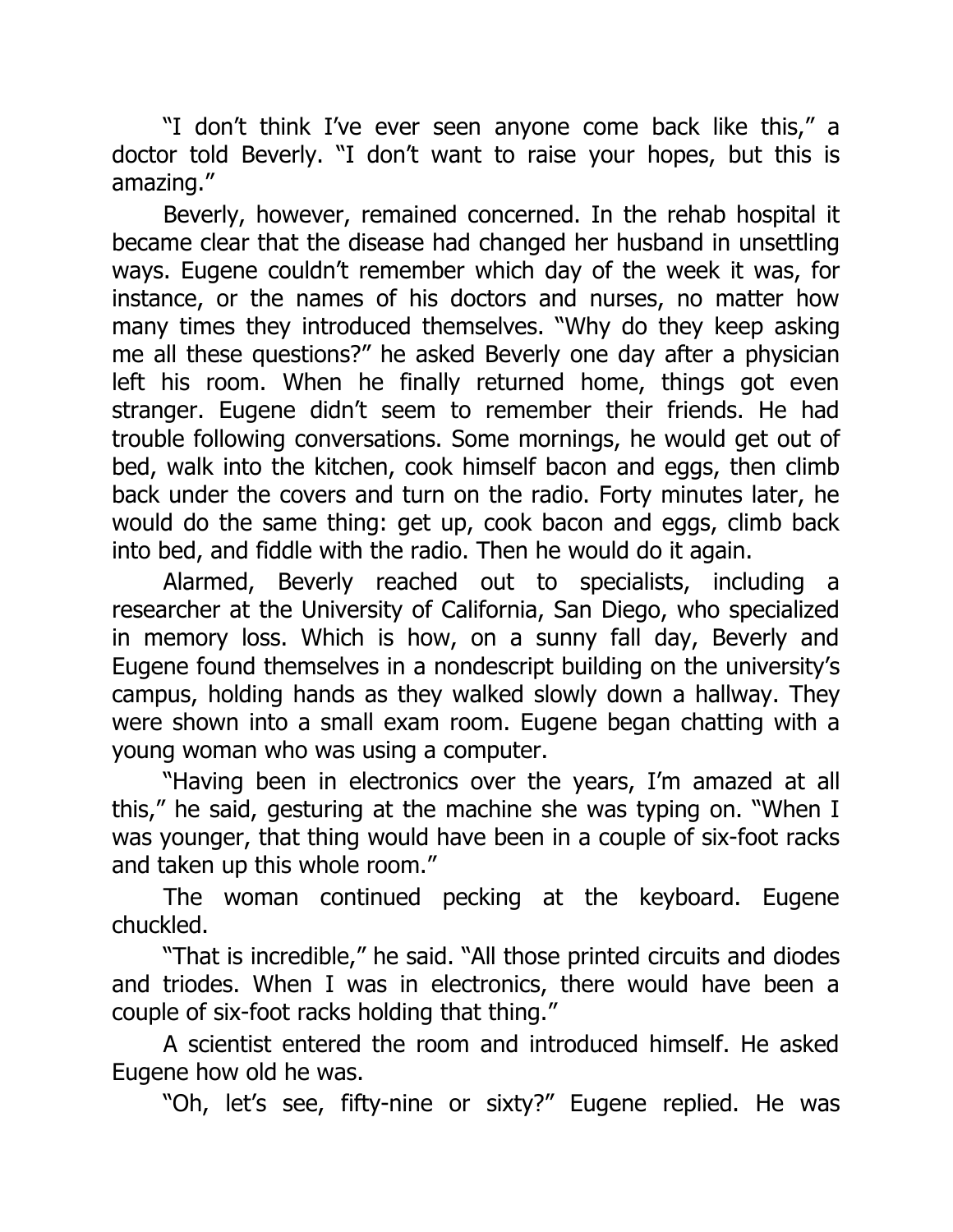seventy-one years old.

The scientist started typing on the computer. Eugene smiled and pointed at it. "That is really something," he said. "You know, when I was in electronics there would have been a couple of six-foot racks holding that thing!"

The scientist was fifty-two-year-old Larry Squire, a professor who had spent the past three decades studying the neuroanatomy of memory. His specialty was exploring how the brain stores events. His work with Eugene, however, would soon open a new world to him and hundreds of other researchers who have reshaped our understanding of how habits function. Squire's studies would show that even someone who can't remember his own age or almost anything else can develop habits that seem inconceivably complex—until you realize that everyone relies on similar neurological processes every day. His and others' research would help reveal the subconscious mechanisms that impact the countless choices that seem as if they're the products of well-reasoned thought, but actually are influenced by urges most of us barely recognize or understand.

By the time Squire met Eugene, he had already been studying images of his brain for weeks. The scans indicated that almost all the damage within Eugene's skull was limited to a five-centimeter area near the center of his head. The virus had almost entirely destroyed his medial temporal lobe, a sliver of cells which scientists suspected was responsible for all sorts of cognitive tasks such as recall of the past and the regulation of some emotions. The completeness of the destruction didn't surprise Squire—viral encephalitis consumes tissue with a ruthless, almost surgical, precision. What shocked him was how familiar the images seemed.

Thirty years earlier, as a PhD student at MIT, Squire had worked alongside a group studying a man known as "H.M.," one of the most famous patients in medical history. When H.M.—his real name was Henry Molaison, but scientists shrouded his identity throughout his life —was seven years old, he was hit by a bicycle and landed hard on his head.<sup>1.4, 1.5, 1.6</sup> Soon afterward, he developed seizures and started blacking out. At sixteen, he had his first grand mal seizure, the kind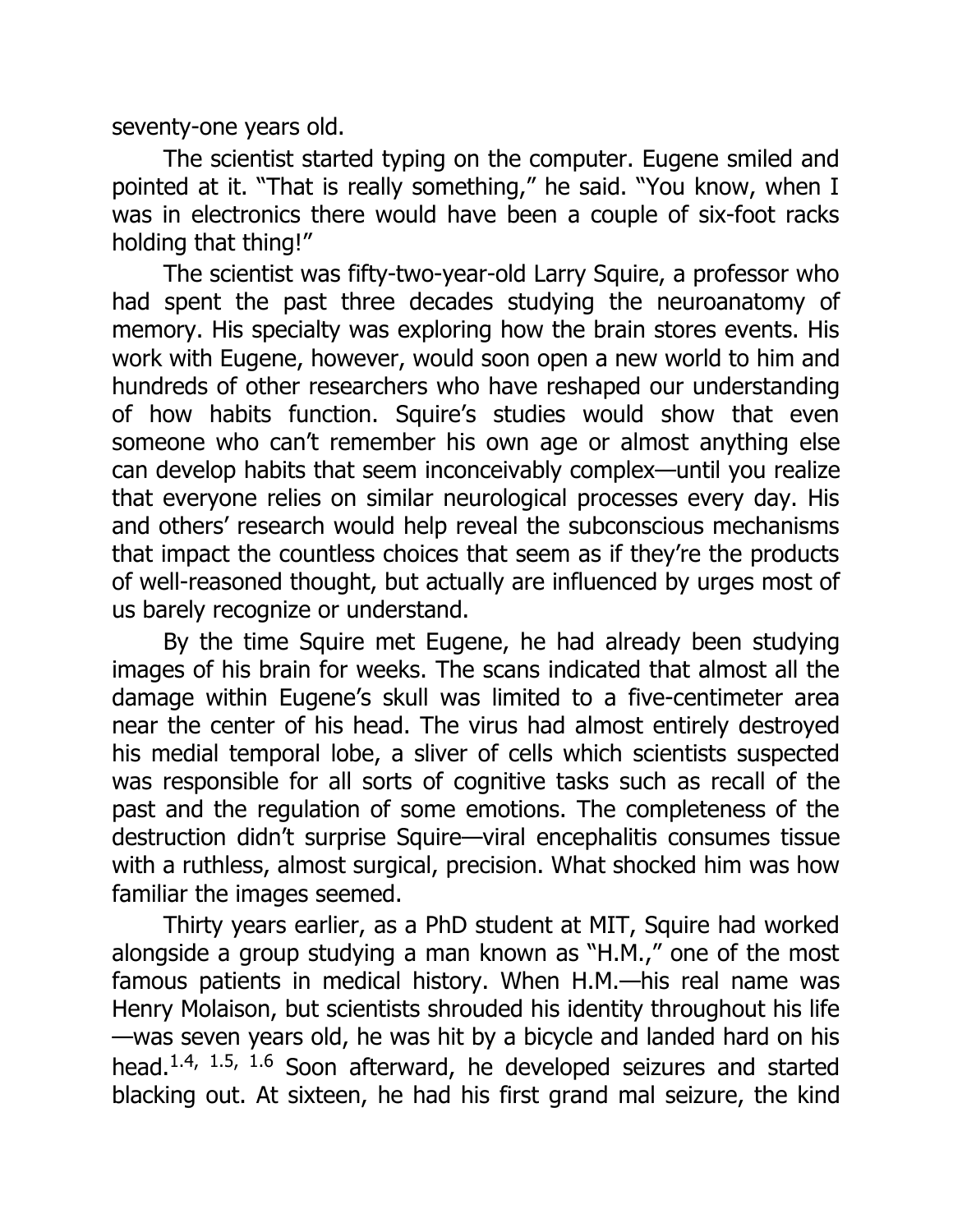that affects the entire brain; soon, he was losing consciousness up to ten times a day.

By the time he turned twenty-seven, H.M. was desperate. Anticonvulsive drugs hadn't helped. He was smart, but couldn't hold a job.<sup>1.7</sup> He still lived with his parents. H.M. wanted a normal existence. So he sought help from a physician whose tolerance for experimentation outweighed his fear of malpractice. Studies had suggested that an area of the brain called the hippocampus might play a role in seizures. When the doctor proposed cutting into H.M.'s head, lifting up the front portion of his brain, and, with a small straw, sucking out the hippocampus and some surrounding tissue from the interior of his skull, H.M. $^{1.8, 1.9}$  gave his consent.

The surgery occurred in 1953, and as H.M. healed, his seizures slowed. Almost immediately, however, it became clear that his brain had been radically altered. H.M. knew his name and that his mother was from Ireland. He could remember the 1929 stock market crash and news reports about the invasion of Normandy. But almost everything that came afterward—all the memories, experiences, and struggles from most of the decade before his surgery—had been erased. When a doctor began testing H.M.'s memory by showing him playing cards and lists of numbers, he discovered that H.M. couldn't retain any new information for more than twenty seconds or so.

From the day of his surgery until his death in 2008, every person H.M. met, every song he heard, every room he entered, was a completely fresh experience. His brain was frozen in time. Each day, he was befuddled by the fact that someone could change the television channel by pointing a black rectangle of plastic at the screen. He introduced himself to his doctors and nurses over and over, dozens of times each day. $^{1.10}$ 

"I loved learning about H.M., because memory seemed like such a tangible, exciting way to study the brain," Squire told me. "I grew up in Ohio, and I can remember, in first grade, my teacher handing everyone crayons, and I started mixing all the colors together to see if it would make black. Why have I kept that memory, but I can't remember what my teacher looked like? Why does my brain decide